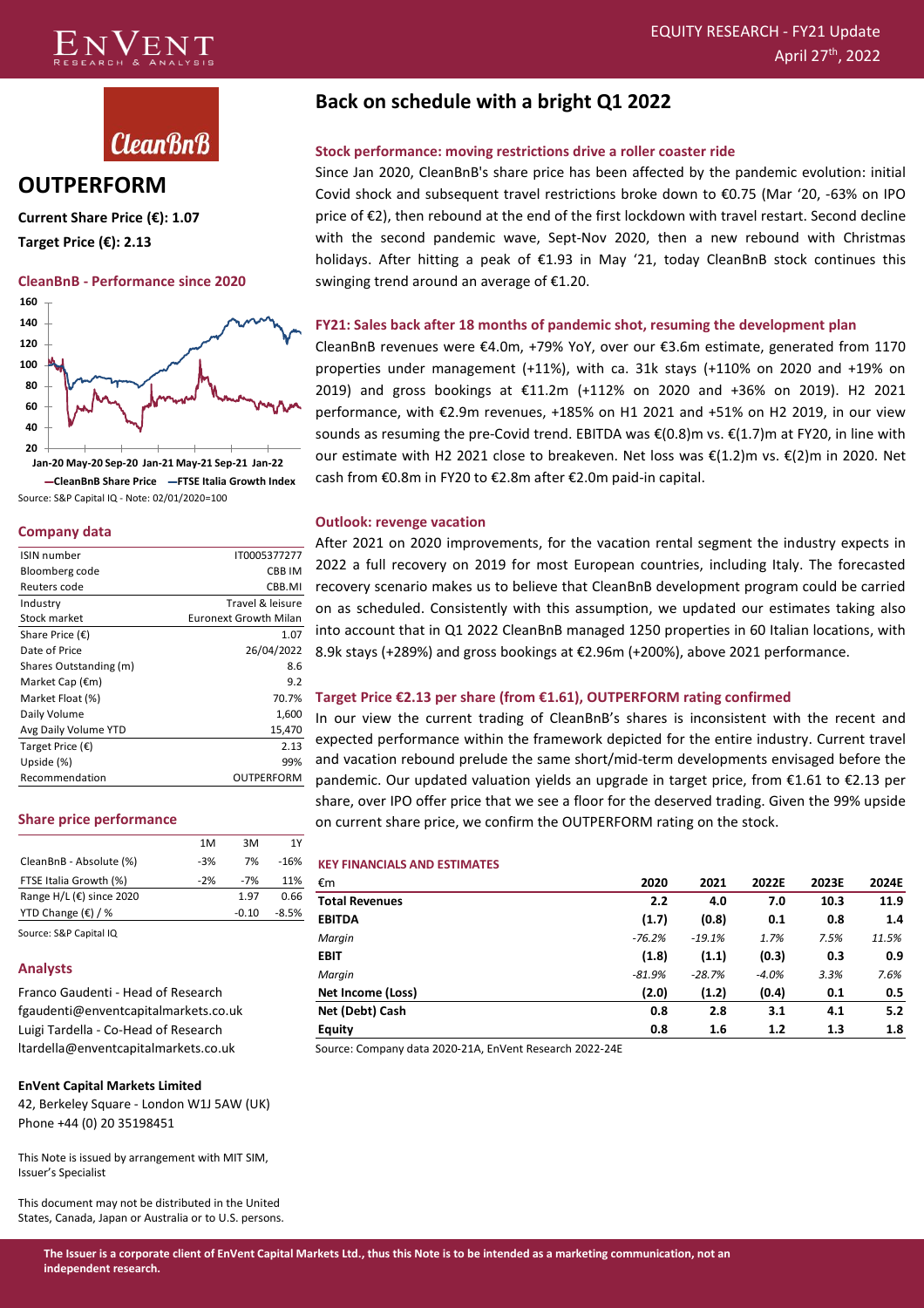

### **Market update**



**-41.5% for CleanBnB, in the same period the Italia Growth Index increased by 29%**



Source: EnVent Research on S&P Capital IQ - Note: 02/01/2020=100



Source: EnVent Research on S&P Capital IQ - Velocity turnover=ratio of tot. traded shares to tot. ordinary shares



### **CleanBnB in line with travel & leisure performance**

Source: EnVent Research on S&P Capital IQ - Note: 26/04/2021=100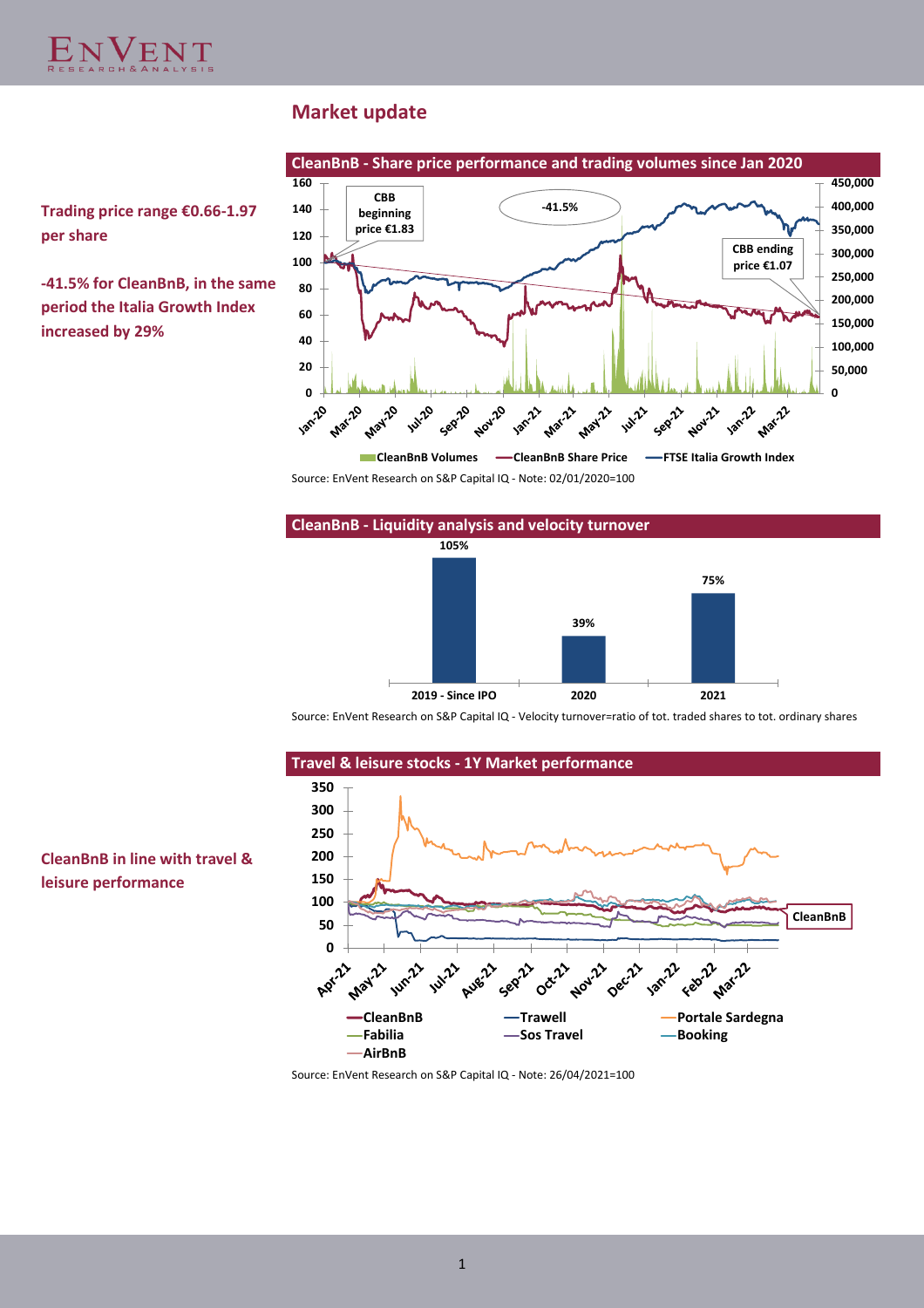

Source: EnVent Research on S&P Capital IQ, April 2022

### **Investment case**

### **Helping the host, serving the guests**

**Self-financing operating model, no working capital investment needed**

Founded in 2016, CleanBnB is an Italian Property Manager in short/medium-term rentals market powered by online reservation platforms such as Airbnb and Booking.com. The mission is to increase the gross bookings and the performance of the properties managed on behalf of the owners (Hosts), while offering a full hospitality service to the visitors of the properties (Guests). Revenues are driven by property owners shifting from long-term to short-term rentals, increased listings volume growth, penetration into new locations and the ability to manage occupancy and optimize average revenues per listing. CleanBnB collects the rent payment before the Guest check-in, operating with permanent positive cash balance and mid-term visibility on revenue.

The takeover of the entire property management process is the key value: CleanBnB on behalf of the Hosts cares of the revenue streams from online reservation platforms, directly collects Guests fees and provides full hospitality services, such as check-in/out, cleaning and laundry, assistance and maintenance.

**Strategy** Main strategic goals are the continuing expansion of the managed properties portfolio, leveraging on the wide availability in Italy of empty second homes for short-term rental and on medium / long-term rentals offers. To accelerate growth, CleanBnB will evaluate aggregation with competitors.



Source: Company data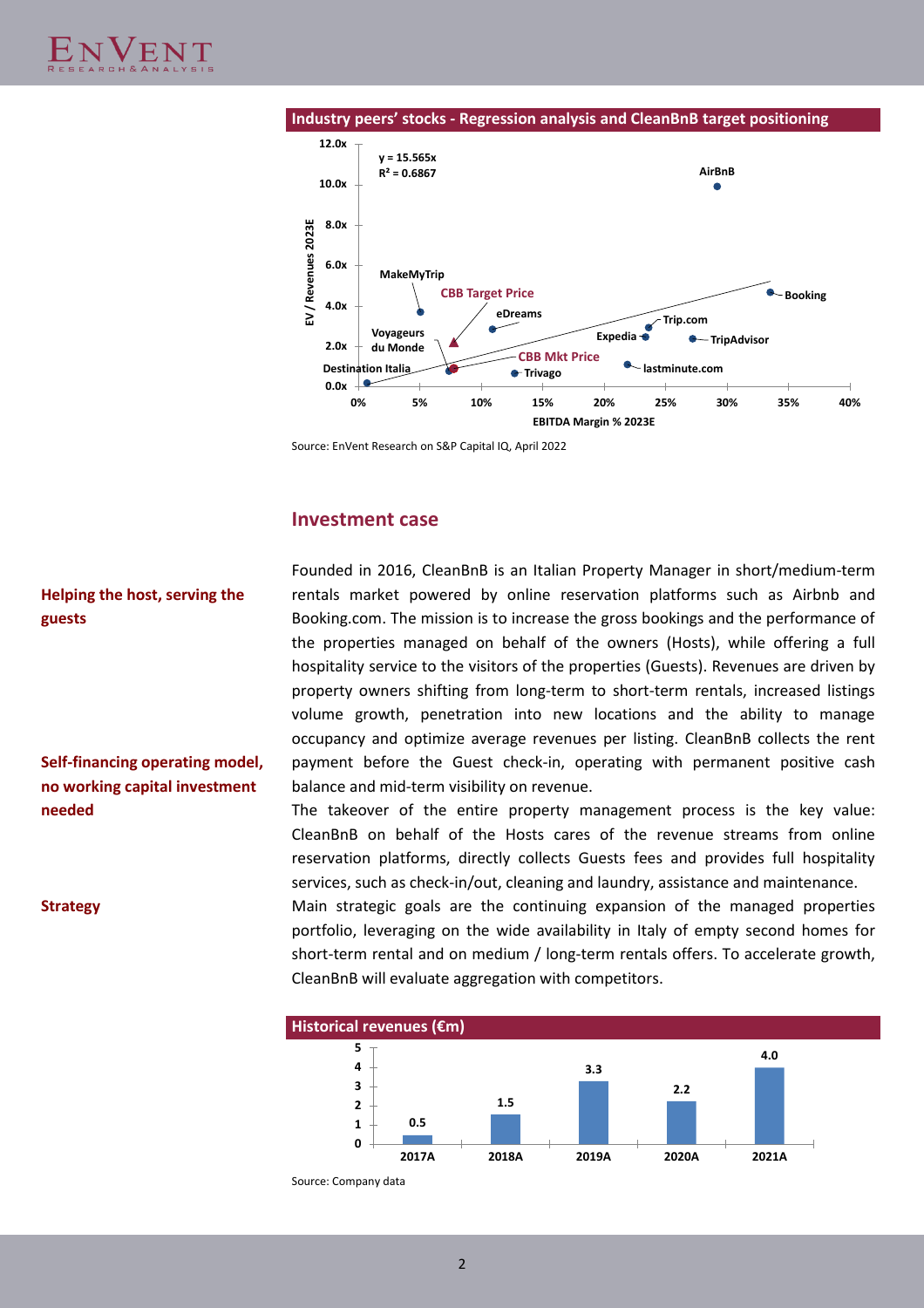### **Industry and Company drivers**

- Long run trend of increasing short-term rentals, supported by the rapid growth of the global middle class and low-cost flights
- Online portals continuing growth path
- Plenty of "second homes" in Italy
- Increasing professional management of private accommodations
- Price sensitivity as a key factor in the accommodation decision-making process inducing guests to switch to home-sharing
- Full-service proposition: professional reservation and revenue management, meet and greet, concierge, cleaning and maintenance, check-out, administration and tax duties, insurance
- Hassle-free service, taking over the management responsibility on behalf of the owner, is the most powerful marketing tool for CleanBnB

### **Challenges**

- Picking the right locations, providing the right service
- Competition from international and regional property managers, targeting historic and artistic locations with higher marketing budget
- Sensitive regulatory framework, subject to reviews and updates
- Inbound tourism expense exposed to exogenous events



Source: Company data

**Properties under management evolution**



Source: Company data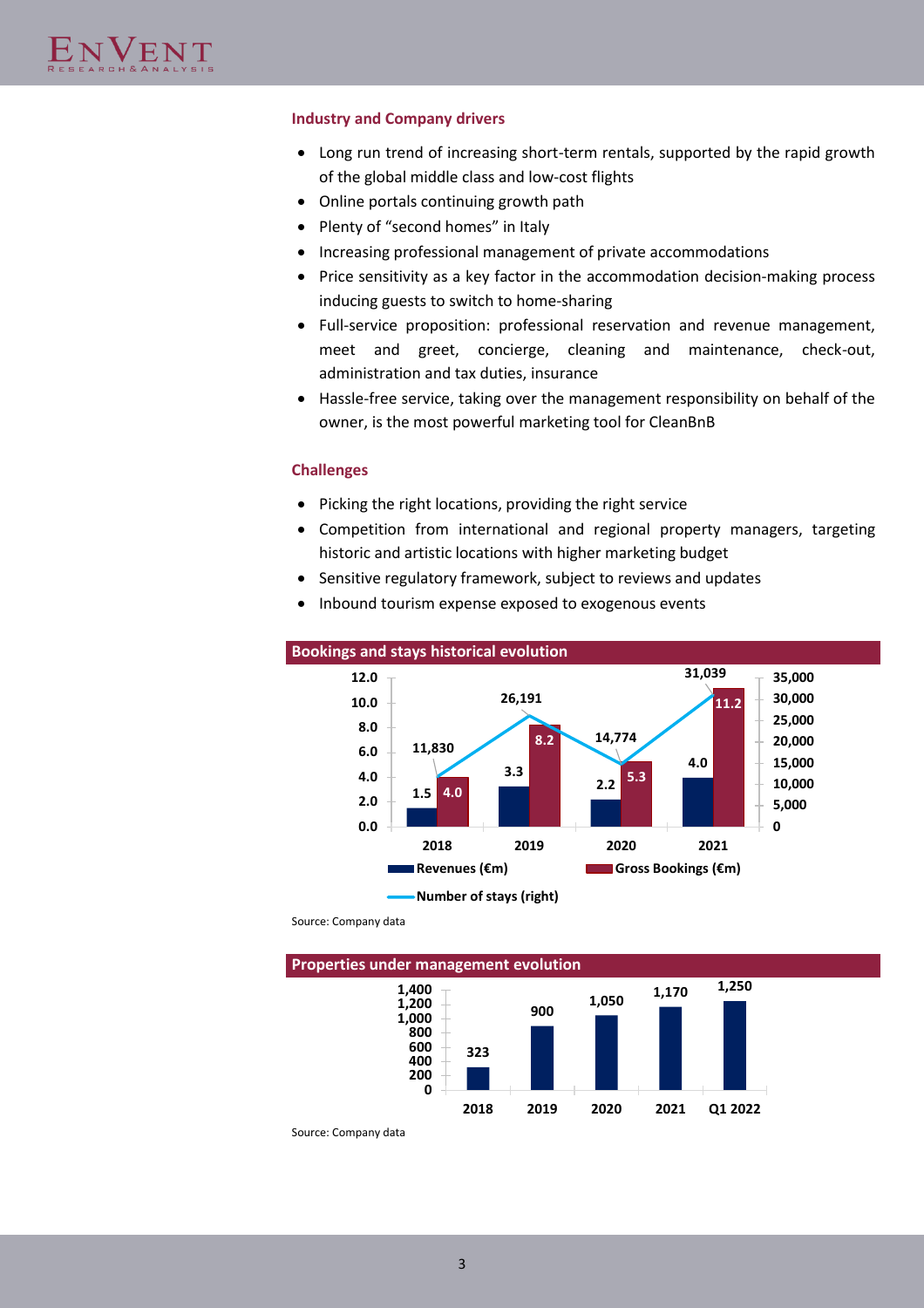### **Estimates revision**

Based on FY21 results, we have revised operating costs, resulting in lower operating margins. TWC also has been fine-tuned to factor in the recent performance and capex have been restated. We have added 2024E to the forecasting period assuming consistent growth.

### **Change in estimates**



Source: EnVent Research

|                   |        | <b>Revised</b> |       |        | <b>Previous</b> |       |       | Change % |        |
|-------------------|--------|----------------|-------|--------|-----------------|-------|-------|----------|--------|
| €m                | 2021A  | 2022E          | 2023E | 2021E  | 2022E           | 2023E | 2021A | 2022E    | 2023E  |
| <b>Revenues</b>   | 4.0    | 7.0            | 10.3  | 3.6    | 7.0             | 10.3  | 12%   | 0%       | 0%     |
| <b>EBITDA</b>     | (0.8)  | 0.1            | 0.8   | (0.9)  | 0.8             | 2.5   | 17%   | $-86%$   | $-70%$ |
| Margin            | $-19%$ | 2%             | 7%    | $-26%$ | 12%             | 24%   |       |          |        |
| <b>EBIT</b>       | (1.1)  | (0.3)          | 0.3   | (1.1)  | 0.6             | 2.2   | $-2%$ | $-150%$  | -84%   |
| Margin            | $-29%$ | $-4%$          | 3%    | $-32%$ | 8%              | 21%   |       |          |        |
| Net Income (Loss) | (1.2)  | (0.4)          | 0.1   | (1.2)  | 0.3             | 1.5   | 3%    | $-227%$  | $-91%$ |
| Net (Debt) Cash   | 2.8    | 3.1            | 4.1   | 1.6    | 1.8             | 3.4   |       |          |        |
| Net Debt / EBITDA | cash   | cash           | cash  | cash   | cash            | cash  |       |          |        |

Source: EnVent Research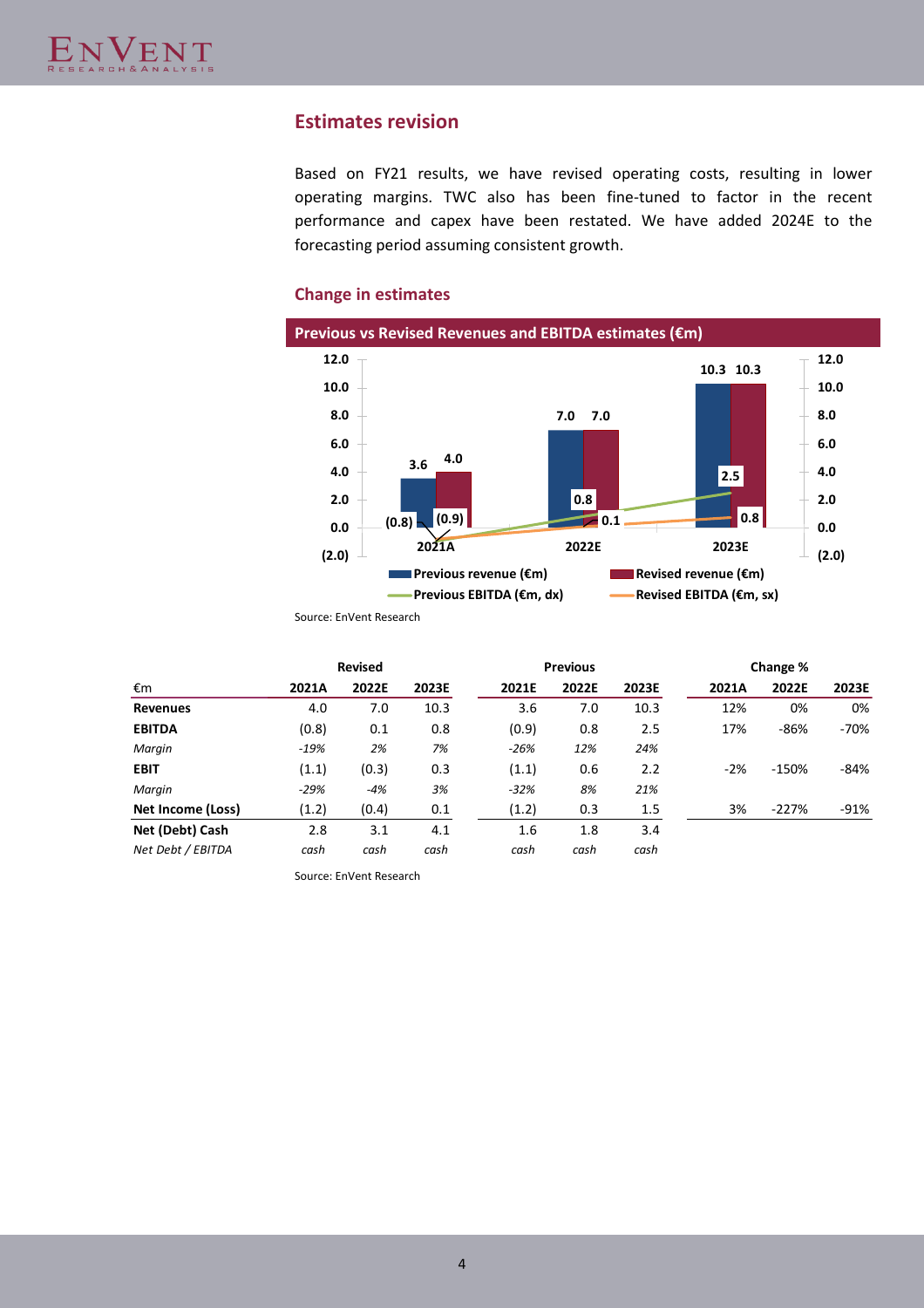## **Financial projections**

|          |          | CONSONUALEU PTONI ANU LOSS |         |       |        |  |  |  |  |  |
|----------|----------|----------------------------|---------|-------|--------|--|--|--|--|--|
| 2019     | 2020     | 2021                       | 2022E   | 2023E | 2024E  |  |  |  |  |  |
| 2.8      | 1.7      | 3.5                        | 5.7     | 8.3   | 9.6    |  |  |  |  |  |
| 0.5      | 0.6      | 0.4                        | 1.3     | 2.0   | 2.3    |  |  |  |  |  |
| 3.3      | 2.2      | 4.0                        | 7.0     | 10.3  | 11.9   |  |  |  |  |  |
| 112.6%   | $-31.9%$ | 78.5%                      | 75.9%   | 47.0% | 15.5%  |  |  |  |  |  |
| (3.5)    | (2.9)    | (3.6)                      | (5.6)   | (7.5) | (8.1)  |  |  |  |  |  |
| (0.7)    | (0.6)    | (0.6)                      | (0.7)   | (1.0) | (1.2)  |  |  |  |  |  |
| (0.3)    | (0.5)    | (0.5)                      | (0.6)   | (1.0) | (1.2)  |  |  |  |  |  |
| (4.5)    | (3.9)    | (4.7)                      | (6.9)   | (9.5) | (10.5) |  |  |  |  |  |
| (1.3)    | (1.7)    | (0.8)                      | 0.1     | 0.8   | 1.4    |  |  |  |  |  |
| $-39.0%$ | $-76.2%$ | $-19.1%$                   | 1.7%    | 7.5%  | 11.5%  |  |  |  |  |  |
| (0.2)    | (0.1)    | (0.4)                      | (0.4)   | (0.4) | (0.5)  |  |  |  |  |  |
| (1.5)    | (1.8)    | (1.1)                      | (0.3)   | 0.3   | 0.9    |  |  |  |  |  |
| $-45.6%$ | $-81.9%$ | $-28.7%$                   | $-4.0%$ | 3.3%  | 7.6%   |  |  |  |  |  |
| (1.5)    | (1.8)    | (1.2)                      | (0.4)   | 0.2   | 0.8    |  |  |  |  |  |
| $-45.3%$ | $-82.4%$ | $-29.3%$                   | $-6.1%$ | 1.8%  | 6.3%   |  |  |  |  |  |
| (0.0)    | (0.1)    | (0.0)                      | 0.0     | (0.1) | (0.2)  |  |  |  |  |  |
| (1.5)    | (2.0)    | (1.2)                      | (0.4)   | 0.1   | 0.5    |  |  |  |  |  |
| $-46.5%$ | $-88.1%$ | $-29.6%$                   | $-6.1%$ | 1.3%  | 4.5%   |  |  |  |  |  |
|          |          |                            |         |       |        |  |  |  |  |  |

### **Consolidated Profit and Loss**

Source: Company data 2019-21A, EnVent Research 2022-24E

### **Consolidated Balance Sheet**

| €m                                   | 2019  | 2020  | 2021  | 2022E | 2023E | 2024E |
|--------------------------------------|-------|-------|-------|-------|-------|-------|
| Receivables                          | 0.5   | 0.1   | 0.1   | 0.4   | 0.6   | 0.6   |
| Payables and advances from customers | (1.8) | (1.0) | (1.2) | (1.9) | (2.6) | (2.8) |
| <b>Trade Working Capital</b>         | (1.3) | (0.9) | (1.1) | (1.5) | (2.0) | (2.2) |
| Other assets (liabilities)           | (0.3) | (0.5) | (1.2) | (1.2) | (1.2) | (1.2) |
| <b>Net Working Capital</b>           | (1.7) | (1.4) | (2.3) | (2.7) | (3.2) | (3.4) |
| Intangible assets                    | 1.4   | 1.4   | 1.2   | 0.9   | 0.7   | 0.4   |
| <b>Non-current assets</b>            | 1.4   | 1.4   | 1.2   | 0.9   | 0.7   | 0.4   |
| <b>Provisions</b>                    | (0.0) | (0.1) | (0.1) | (0.2) | (0.2) | (0.3) |
| <b>Net Invested Capital</b>          | (0.3) | (0.1) | (1.3) | (2.0) | (2.8) | (3.3) |
|                                      |       |       |       |       |       |       |
| Net Debt (Cash)                      | (3.0) | (0.8) | (2.8) | (3.1) | (4.1) | (5.2) |
| Equity                               | 2.7   | 0.8   | 1.6   | 1.2   | 1.3   | 1.8   |
| <b>Sources</b>                       | (0.3) | (0.1) | (1.3) | (2.0) | (2.8) | (3.3) |

Source: Company data 2019-21A, EnVent Research 2022-24E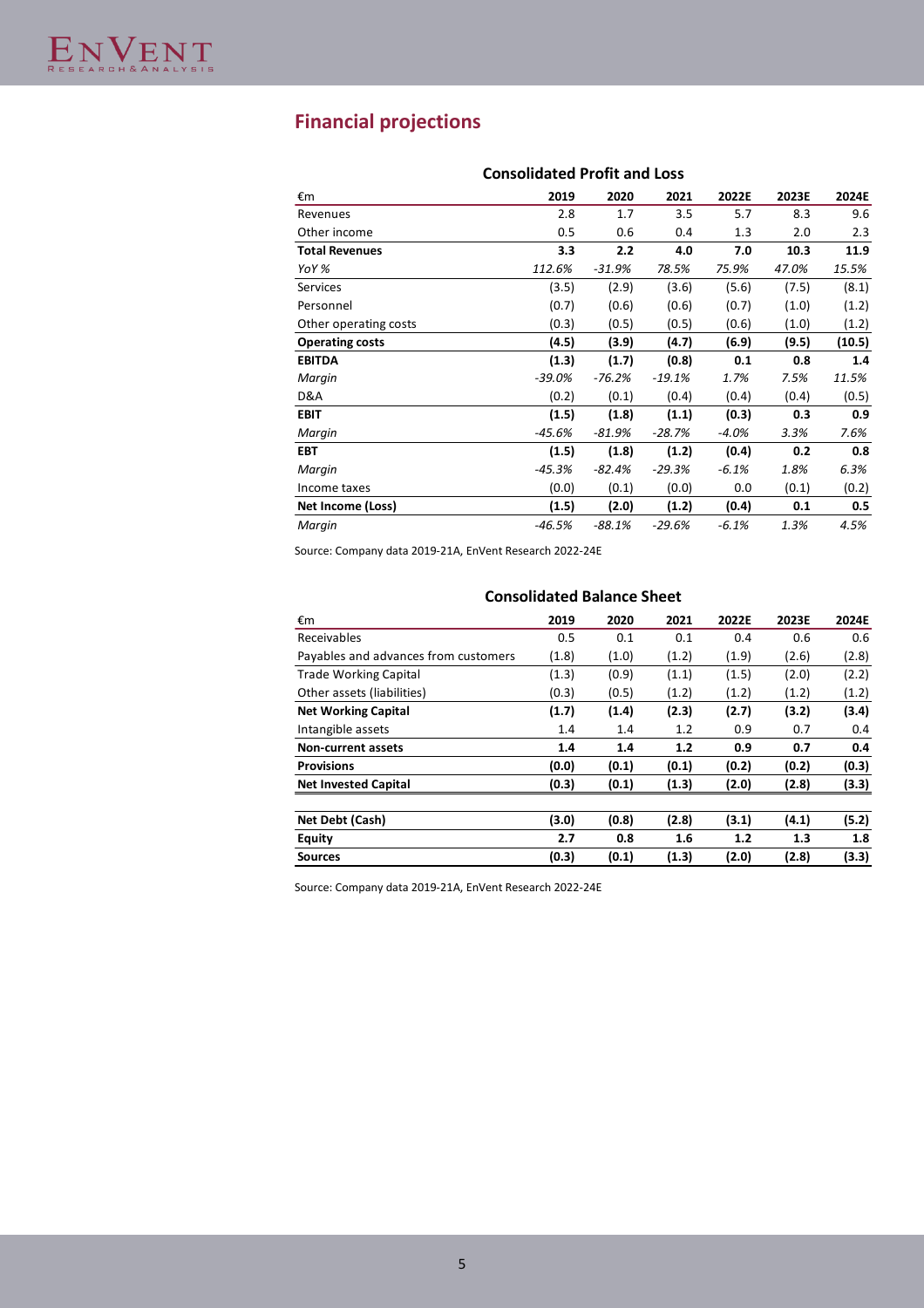| €m                                     | 2019  | 2020  | 2021  | 2022E | 2023E | 2024E |
|----------------------------------------|-------|-------|-------|-------|-------|-------|
| <b>EBIT</b>                            | (1.5) | (1.8) | (1.1) | (0.3) | 0.3   | 0.9   |
| Current taxes                          | (0.0) | (0.1) | (0.0) | 0.0   | (0.1) | (0.2) |
| D&A                                    | 0.2   | 0.1   | 0.4   | 0.4   | 0.4   | 0.5   |
| Provisions                             | 0.0   | 0.0   | 0.0   | 0.1   | 0.1   | 0.1   |
| Cash flow from P&L operations          | (1.3) | (1.8) | (0.7) | 0.2   | 0.8   | 1.2   |
| <b>Working Capital</b>                 | 0.7   | (0.4) | 0.1   | 0.4   | 0.5   | 0.2   |
| Capex                                  | (0.2) | (0.1) | (0.1) | (0.1) | (0.2) | (0.2) |
| Other assets and liabilities           | 0.5   | 0.1   | 0.8   | 0.0   | 0.0   | 0.0   |
| Operating cash flow after WC and capex | (0.4) | (2.2) | 0.1   | 0.4   | 1.1   | 1.2   |
| Interest                               | 0.0   | (0.0) | (0.0) | (0.1) | (0.1) | (0.1) |
| Capex - IPO cost                       | (1.0) | 0.0   | 0.0   | 0.0   | 0.0   | 0.0   |
| IPO proceeds                           | 3.9   | 0.0   | 0.0   | 0.0   | 0.0   | 0.0   |
| Paid-in capital                        | 0.0   | 0.0   | 2.0   | 0.0   | 0.0   | 0.0   |
| Net cash flow                          | 2.6   | (2.2) | 2.0   | 0.3   | 1.0   | 1.1   |
| Net (Debt) Cash - Beginning            | 0.4   | 3.0   | 0.8   | 2.8   | 3.1   | 4.1   |
| Net (Debt) Cash - End                  | 3.0   | 0.8   | 2.8   | 3.1   | 4.1   | 5.2   |
| Change in Net (Debt) Cash              | 2.6   | (2.2) | 2.0   | 0.3   | 1.0   | 1.1   |

### **Consolidated Cash Flow**

Source: Company data 2019-21A, EnVent Research 2022-24E

### **Valuation**

We have updated both our DCF valuation and market multiples analysis.

### **Discounted Cash Flows**

Updated assumptions:

- Risk free rate: 1.0% (Italian 10-year government bonds interest rate 3Y average. Source: Bloomberg, April 2022)
- Market return: 12.5% (3Y average. Source: Bloomberg, April 2022)
- Market risk premium: 11.5%
- Beta: 1.0 (from 1.1 judgmentally increased during pandemic)
- Cost of equity: 12.5%
- Cost of debt: 4.0%
- Tax rate: 24% (IRES)
- 20% debt/(debt + equity)
- WACC calculated at 10.6%
- Perpetual growth rate after explicit projections: 3.0%
- Terminal Value assumes an EBIT margin of 16%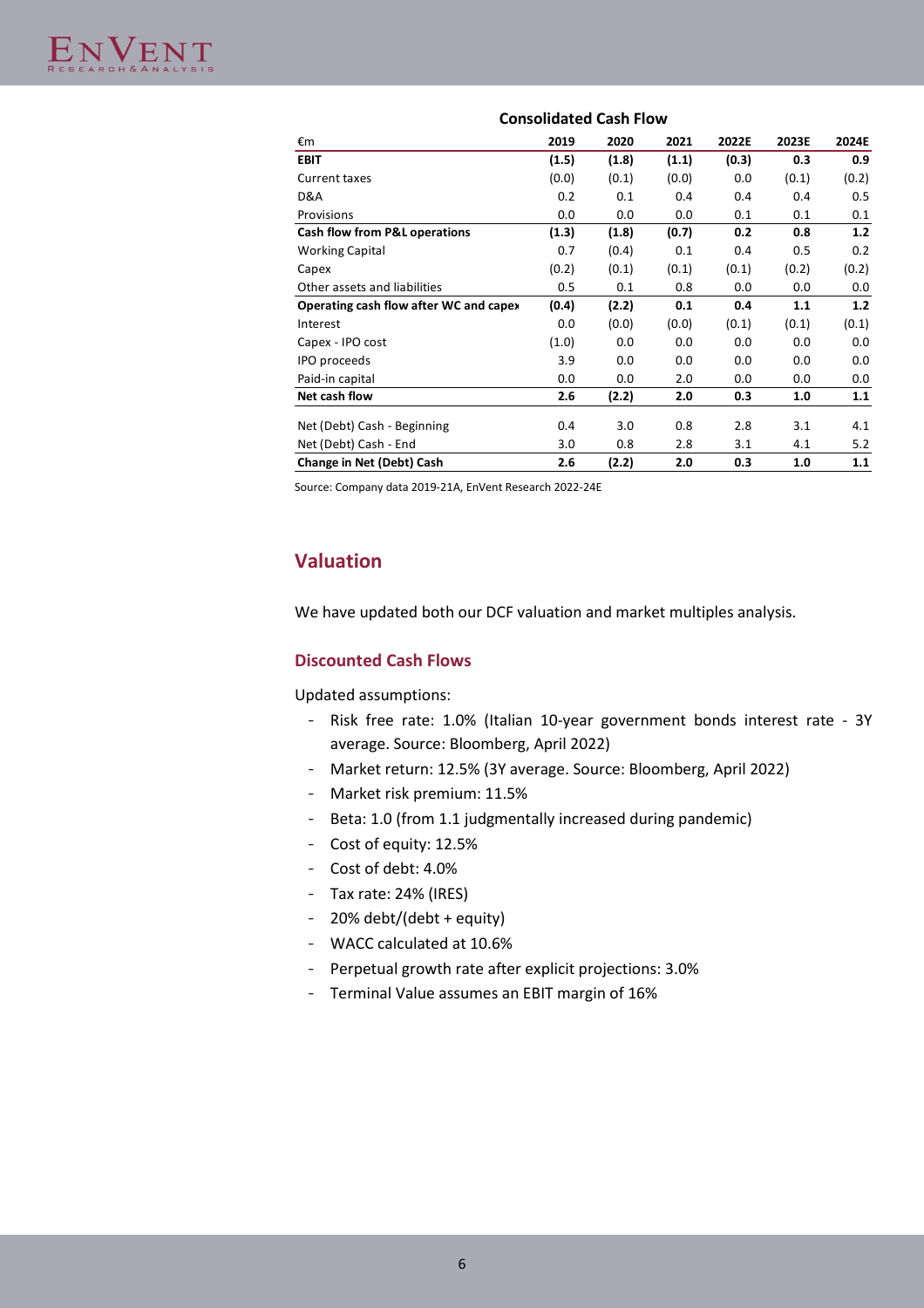

|                                             |       |        | <b>DCF Valuation</b> |        |        |       |                  |
|---------------------------------------------|-------|--------|----------------------|--------|--------|-------|------------------|
| €m                                          |       | 2020   | 2021                 | 2022E  | 2023E  |       | 2024E Perpetuity |
| <b>Revenues</b>                             |       | 2.2    | 4.0                  | 7.0    | 10.3   | 11.9  | 12.2             |
| <b>EBITDA</b>                               |       | (1.7)  | (0.8)                | 0.1    | 0.8    | 1.4   | 2.2              |
| Margin                                      |       | $-76%$ | $-19%$               | 2%     | 7%     | 11%   | 18%              |
| <b>EBIT</b>                                 |       | (1.8)  | (1.1)                | (0.3)  | 0.3    | 0.9   | 1.9              |
| Margin                                      |       | $-82%$ | $-29%$               | $-4%$  | 3%     | 8%    | 16%              |
| Taxes                                       |       | (0.1)  | (0.0)                | 0.0    | (0.1)  | (0.2) | (0.5)            |
| <b>NOPAT</b>                                |       | (2.0)  | (1.2)                | (0.3)  | 0.3    | 0.7   | 1.4              |
| D&A                                         |       | 0.1    | 0.4                  | 0.4    | 0.4    | 0.5   | 0.3              |
| <b>Cash flow from P&amp;L operations</b>    |       | (1.8)  | (0.7)                | 0.2    | 0.8    | 1.2   | 1.7              |
| <b>Trade Working Capital</b>                |       | (0.4)  | 0.1                  | 0.4    | 0.5    | 0.2   | (0.1)            |
| Capex                                       |       | (0.1)  | (0.1)                | (0.1)  | (0.2)  | (0.2) | (0.3)            |
| Other assets and liabilities                |       | 0.1    | 0.8                  | 0.0    | 0.0    | 0.0   | 0.0              |
| <b>Yearly Unlevered Free Cash Flows</b>     |       | (2.2)  | 0.1                  | 0.4    | 1.1    | 1.2   | 1.4              |
| <b>Free Cash Flows to be discounted</b>     |       |        |                      | 0.4    | 1.1    | 1.2   | 1.4              |
| <b>WACC</b>                                 | 10.6% |        |                      |        |        |       |                  |
| Long-term growth (G)                        | 3.0%  |        |                      |        |        |       |                  |
| <b>Discounted Cash Flows</b>                |       |        |                      | 0.4    | 0.9    | 0.9   |                  |
| Sum of Discounted Cash Flows                | 2.2   |        |                      |        |        |       |                  |
| <b>Terminal Value</b>                       |       |        |                      |        |        |       | 18.1             |
| Discounted TV                               | 13.3  |        |                      |        |        |       |                  |
| <b>Enterprise Value</b>                     | 15.5  |        |                      |        |        |       |                  |
| Net Cash as of 31/12/21                     | 2.8   |        |                      |        |        |       |                  |
| <b>Equity Value</b>                         | 18.4  |        |                      |        |        |       |                  |
| Equity Value per share $(\epsilon)$         | 2.13  |        |                      |        |        |       |                  |
| <b>DCF - Implied multiples</b>              |       | 2020   | 2021                 | 2022E  | 2023E  | 2024E |                  |
| EV/Revenues                                 |       | 7.0x   | 3.9x                 | 2.2x   | 1.5x   | 1.3x  |                  |
| EV/EBITDA                                   |       | neg.   | neg.                 | 129.7x | 20.2x  | 11.4x |                  |
| EV/EBIT                                     |       | neg.   | neg.                 | neg.   | 45.9x  | 17.2x |                  |
| P/E                                         |       | neg.   | neg.                 | neg.   | 141.3x | 34.2x |                  |
| <b>Discount of current valuation vs DCF</b> | -59%  |        |                      |        |        |       |                  |
| <b>Current Price - Implied multiples</b>    |       | 2020   | 2021                 | 2022E  | 2023E  | 2024E |                  |
| EV/Revenues                                 |       | 2.9x   | 1.6x                 | 0.9x   | 0.6x   | 0.5x  |                  |
| EV/EBITDA                                   |       | neg.   | neg.                 | 53.2x  | 8.3x   | 4.7x  |                  |
| EV/EBIT                                     |       | neg.   | neg.                 | neg.   | 35.7x  | 13.4x |                  |
| P/E                                         |       | neg.   | neg.                 | neg.   | 70.9x  | 17.2x |                  |

Source: EnVent Research

### **Market multiples**

Industry, including CleanBnB, recent profitability issues make related multiples too erratic and unpracticable, thus we have applied to our 2022-23 estimates EV/Revenues of the peer group, using mean without extremes from 2Y analyst consensus. Regardless of comparability levels, these multiples come from a common ecosystem and suggest a substantial value upside on current trading. As such, we feel comfortable in considering the DCF outcome on our estimates, even on a discount compared to multiples, as an adequate proxy of value assessment.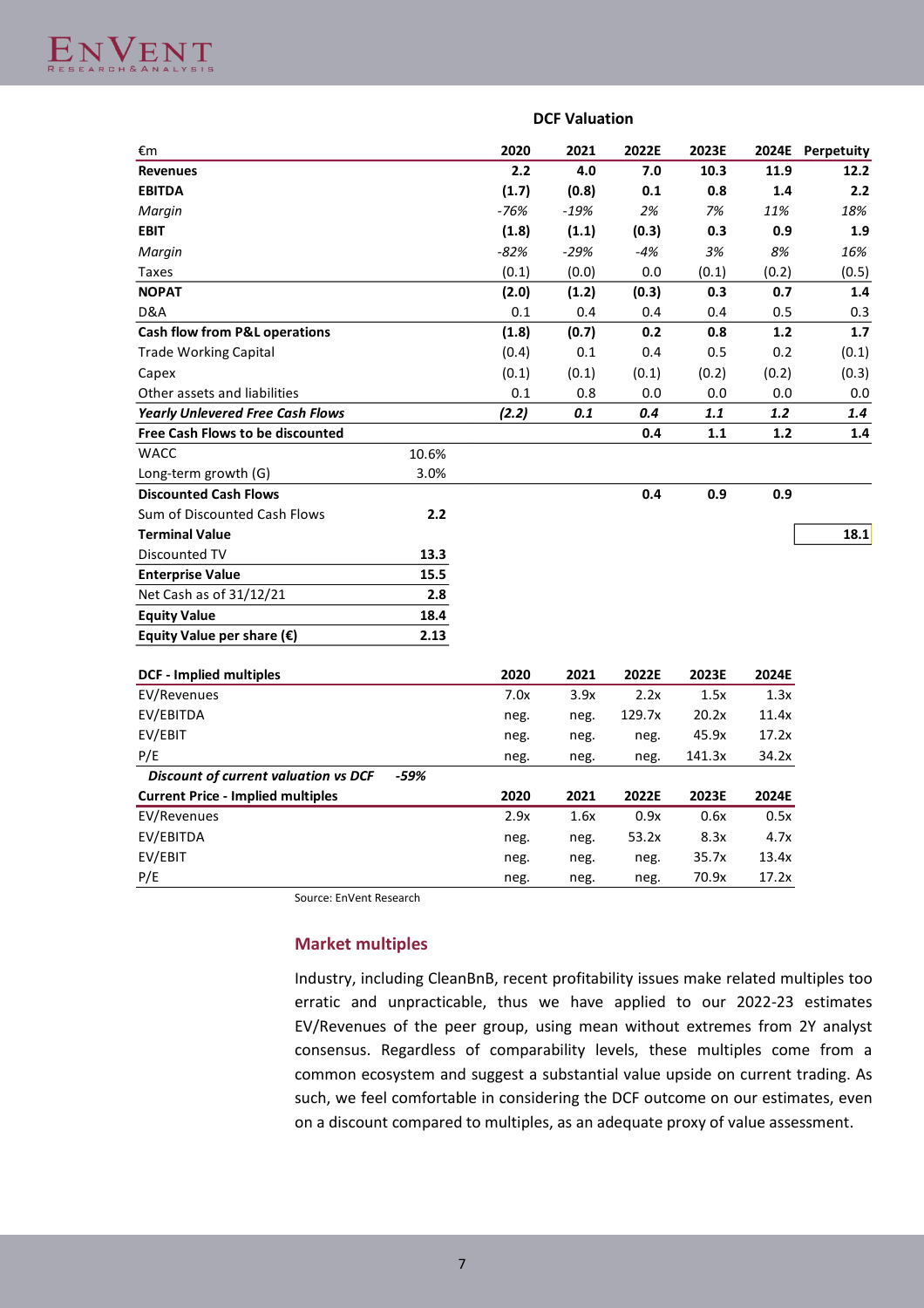# ENVENT

|                           |        | <b>EV/REVENUES</b> |        |        |        |        | <b>EV/EBITDA</b> |        |        |        | <b>EV/EBIT</b> |        |          | P/E      |        |          |
|---------------------------|--------|--------------------|--------|--------|--------|--------|------------------|--------|--------|--------|----------------|--------|----------|----------|--------|----------|
| <b>Company</b>            | 2020   | 2021               | 2022E  | 2023E  | 2020   | 2021   | 2022E            | 2023E  | 2020   | 2021   | 2022E          | 2023E  | 2020     | 2021     | 2022E  | 2023E    |
| AirBnB                    | 24.6x  | 16.4x              | 12.0x  | 9.9x   | neg    | 184.7x | 44.7x            | 33.9x  | neg    | 213.6x | 87.8x          | 57.0x  | neg      | neg      | 95.2x  | 60.0x    |
| Booking                   | 13.2x  | 8.8x               | 5.5x   | 4.7x   | 106.8x | 31.3x  | 18.3x            | 13.9x  | 235.1x | 36.3x  | 21.0x          | 15.5x  | 1.546.1x | 84.6x    | 24.9x  | 18.7x    |
| Expedia                   | 4.9x   | 3.8x               | 2.8x   | 2.5x   | neg    | 66.7x  | 13.0x            | 10.5x  | neg    | 124.2x | 25.4x          | 18.2x  | neg      | 2.282.0x | 23.7x  | 17.5x    |
| TripAdvisor               | 6.8x   | 4.4x               | 2.9x   | 2.4x   | neg    | neg    | 13.5x            | 8.7x   | neg    | neg    | 44.6x          | 17.8x  | neg      | neg      | 29.0x  | 14.8x    |
| lastminute.com            | 2.2x   | 2.7x               | 1.3x   | 1.1x   | neg    | neg    | 7.0x             | 5.0x   | neg    | neg    | 10.6x          | 6.9x   | neg      | neg      | 14.8x  | 10.0x    |
| MakeMyTrip                | 5.1x   | 17.0x              | 7.4x   | 3.7x   | neg    | neg    | neg              | 73.2x  | neg    | neg    | neg            | neg    | neg      | neg      | 170.4x | 102.0x   |
| leDreams                  | 1.7x   | 15.3x              | 4.1x   | 2.8x   | 12.6x  | neg    | 110.6x           | 26.1x  | 13.5x  | neg    | neg            | 59.9x  | neg      | neg      | neg    | 1,884.2x |
| <b>Destination Italia</b> | na     | 2.0x               | 0.3x   | 0.2x   | neg    | neg    | 67.5x            | 26.2x  | neg    | neg    | neg            | neg    | neg      | neg      | neg    | neg      |
| Trip.com                  | 7.9x   | 5.2x               | 4.4x   | 2.9x   | neg    | 99.9x  | 53.9x            | 12.4x  | neg    | neg    | neg            | 27.3x  | neg      | 137.0x   | 63.8x  | 16.2x    |
| Trivago                   | 2.3x   | 1.3x               | 0.9x   | 0.7x   | neg    | 36.0x  | 8.3x             | 5.2x   | neg    | 47.5x  | 15.0x          | 7.3x   | neg      | 64.2x    | 14.9x  | 9.8x     |
| Voyageurs du Monde        | 1.9x   | 2.0x               | 1.1x   | 0.8x   | neg    | 52.4x  | 14.2x            | 10.5x  | neg    | 269.7x | 16.6x          | 11.8x  | neg      | neg      | 22.9x  | 16.7x    |
| <b>Mean</b>               | 7.1x   | 7.2x               | 3.9x   | 2.9x   | 59.7x  | 78.5x  | 35.1x            | 20.5x  | 124.3x | 138.3x | 31.6x          | 24.6x  | nm       | 641.9x   | 51.1x  | 215.0x   |
| Mean w/out extremes       | 5.5x   | 6.7x               | 3.4x   | 2.4x   | nm     | 63.7x  | 29.2x            | 16.4x  | nm     | 128.5x | 24.5x          | 22.1x  | nm       | 110.8x   | 39.2x  | 32.0x    |
| Median                    | 5.0x   | 4.4x               | 2.9x   | 2.5x   | 59.7x  | 59.5x  | 16.3x            | 12.4x  | 124.3x | 124.2x | 21.0x          | 17.8x  | nm       | 110.8x   | 24.9x  | 17.1x    |
| <b>CleanBnB</b>           | 3.5x   | 1.2x               | 0.7x   | 0.4x   | neg    | neg    | 46.0x            | 5.7x   | neg    | neg    | 15.3x          | 5.1x   | neg      | neg      | neg    | 74.5x    |
| <b>Discount on median</b> | $-30%$ | $-73%$             | $-77%$ | $-82%$ | nm     | nm     | nm               | $-54%$ | nm     | nm     | $-27%$         | $-71%$ | nm       | nm       | nm     | nm       |

Source: EnVent Research on S&P Capital IQ, 26/04/2022

### **Multiples application**

| €m                                |     |                 |      |     |                              |
|-----------------------------------|-----|-----------------|------|-----|------------------------------|
| <b>Market Multiples Valuation</b> |     | <b>Multiple</b> | EV   |     | <b>Net Cash Equity Value</b> |
| 2022E Revenues                    | 5.7 | 3.4x            | 19.1 | 2.8 | 21.9                         |
| 2023E Revenues                    | 8.3 | 2.4x            | 19.8 | 2.8 | 22.6                         |
| Mean                              |     |                 | 19.4 |     | 22.3                         |

Source: EnVent Research

### **Target Price**



Source: EnVent Research on S&P Capital IQ, 26/04/2022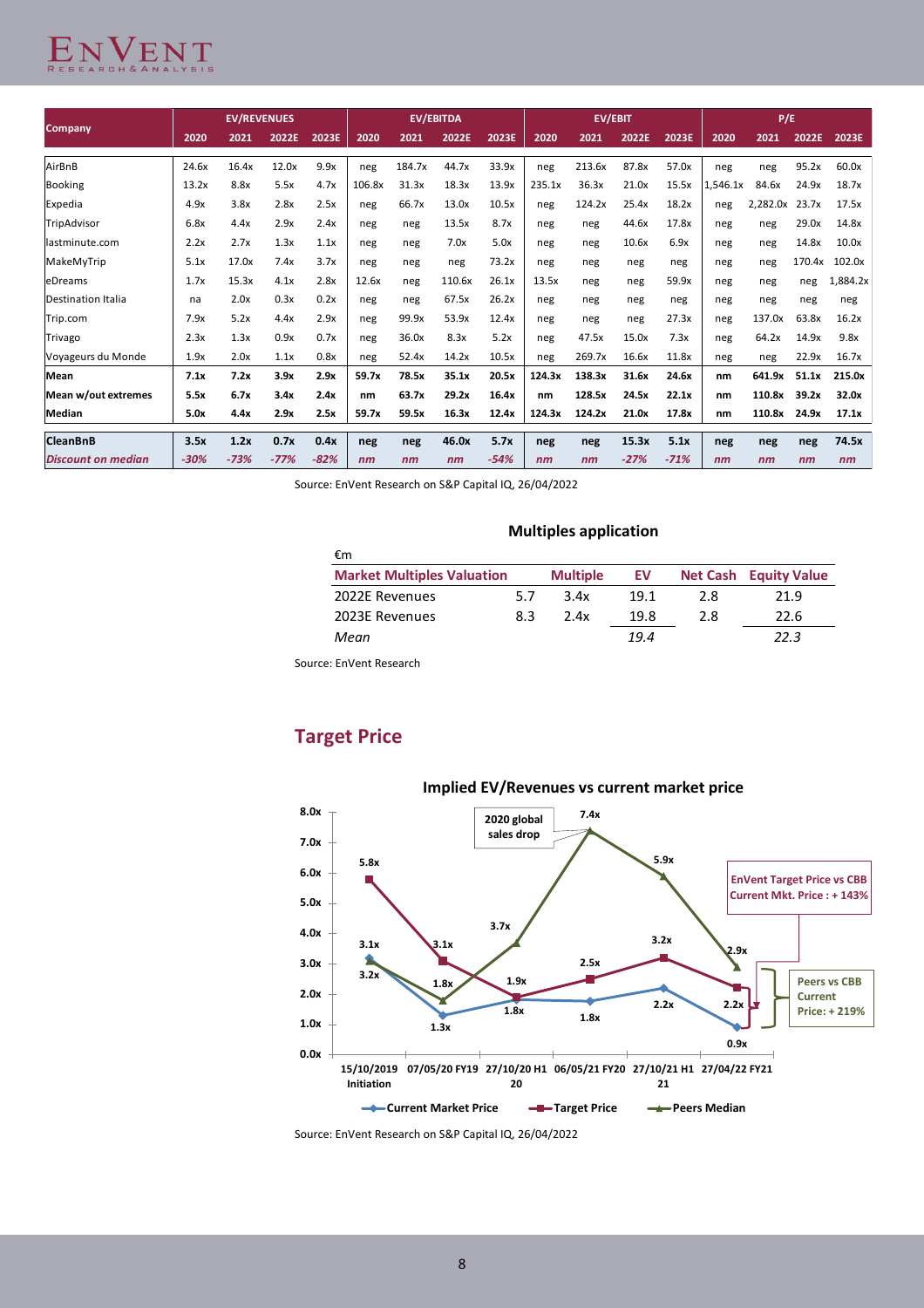Please refer to important disclosures

at the end of this report.

Our updated DCF valuation yields a target price of €2.13 per share, from €1.61 of our prior note, implying a 99% potential upside on CleanBnB current stock price at €1.07. We confirm the OUTPERFORM rating on the stock.

| <b>CleanBnB Price per Share</b>  | ŧ.   |
|----------------------------------|------|
| <b>Target Price</b>              | 2.13 |
| Current Share Price (26/04/2022) | 1.07 |
| Premium (Discount)               | 99%  |

Source: EnVent Research



### **CleanBnB Share Price vs EnVent Target Price**

Source: EnVent Research on S&P Capital IQ, 26/04/2022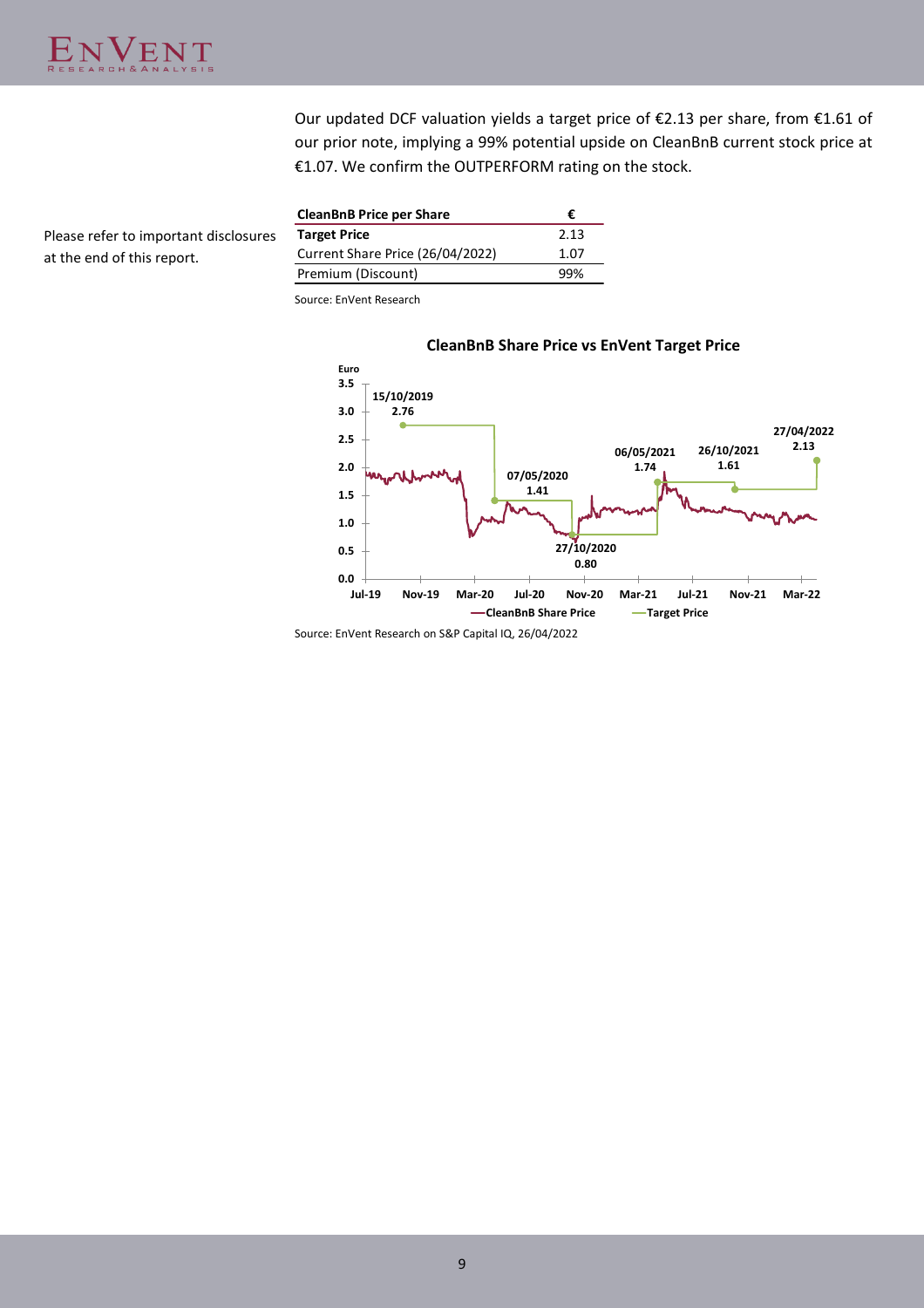**DISCLAIMER** (for more details go to www.enventcapitalmarkets.co.uk under "Disclaimer")

This publication has been prepared by Franco Gaudenti, Head of Research Division, and Luigi Tardella, Co-Head of Research Division, on behalf of the Research & Analysis Division of EnVent Capital Markets Limited ("EnVentCM"). EnVent Capital Markets Limited is authorised and regulated by the Financial Conduct Authority (Reference no. 651385).

According to article 35, paragraph 2b of Euronext Growth Milan Rules for Companies (Regolamento Emittenti Euronext Growth Milan), EnVentCM has been commissioned to produce Equity Research, and particularly this publication, for the Company by arrangement with MIT SIM, the Specialist engaged by the Company.

This publication does not represent to be, nor can it be construed as being, an offer or solicitation to buy, subscribe or sell financial products or instruments, or to execute any operation whatsoever concerning such products or instruments. This publication is not, under any circumstances, intended for distribution to the general public. Accordingly, this document is only for persons who are Eligible Counterparties or Professional Clients only, i.e. persons having professional experience in investments who are authorized persons or exempted persons within the meaning of the Financial Services and Markets Act 2000 and COBS 4.12 of the FCA's New Conduct of Business Sourcebook. For residents in Italy, this document is intended for distribution only to professional clients and qualified counterparties as defined in Consob Regulation n. 16190 of the 29th October 2007, as subsequently amended and supplemented.

This publication, nor any copy of it, can not be brought, transmitted or distributed in the United States of America, Canada, Japan or Australia. Any failure to comply with these restrictions may constitute a violation of the securities laws provided by the United States of America, Canada, Japan or Australia.

EnVentCM does not guarantee any specific result as regards the information contained in the present publication, and accepts no responsibility or liability for the outcome of the transactions recommended therein or for the results produced by such transactions. Each and every investment/divestiture decision is the sole responsibility of the party receiving the advice and recommendations, who is free to decide whether or not to implement them. The price of the investments and the income derived from them can go down as well as up, and investors may not get back the amount originally invested. Therefore, EnVentCM and/or the author(s) of the present publication cannot in any way be held liable for any losses, damage or lower earnings that the party using the publication might suffer following execution of transactions on the basis of the information and/or recommendations contained therein.

The purpose of this publication is merely to provide information that is up to date and as accurate as possible. The information and each possible estimate and/or opinion and/or recommendation contained in this publication is based on sources believed to be reliable. Although EnVentCM makes every reasonable endeavour to obtain information from sources that it deems to be reliable, it accepts no responsibility or liability as to the completeness, accuracy or exactitude of such information and sources. Past performance is not a guarantee of future results.

Most important sources of information used for the preparation of this publication are the documentation published by the Company (annual and interim financial statements, press releases, company presentations, IPO prospectus), the information provided by business and credit information providers (as Bloomberg, S&P Capital IQ, AIDA) and industry reports.

EnVentCM has no obligation to update, modify or amend this publication or to otherwise notify a reader or recipient of this publication in the case that any matter, opinion, forecast or estimate contained herein, changes or subsequently becomes inaccurate, or if the research on the subject company is withdrawn. The estimates, opinions, and recommendations expressed in this publication may be subject to change without notice, on the basis of new and/or further available information.

EnVentCM intends to provide continuous coverage of the Company and the financial instrument forming the subject of the present publication, with a semi-annual frequency and, in any case, with a frequency consistent with the timing of the Company's periodical financial reporting and of any exceptional event occurring in its sphere of activity.

A draft copy of this publication may be sent to the subject Company for its information and review (without valuation, target price and recommendation), for the purpose of correcting any inadvertent material inaccuracies. EnVentCM did not disclose the rating to the issuer before publication and dissemination of this document.

### **ANALYST DISCLOSURES**

For each company mentioned in this publication, all of the views expressed in this publication accurately reflect the financial analysts' personal views about any or all of the subject company (companies) or securities.

Neither the analysts nor any member of the analysts' households have a financial interest in the securities of the subject Company. Neither the analysts nor any member of the analysts' households serve as an officer, director or advisory board member of the subject company. Analysts' remuneration was not, is not or will be not related, either directly or indirectly, to specific proprietary investment transactions or to market operations in which EnVentCM has played a role (as Euronext Growth Advisor, for example) or to the specific recommendation or view in this publication. EnVentCM has adopted internal procedures and an internal code of conduct aimed to ensure the independence of its financial analysts. EnVentCM research analysts and other staff involved in issuing and disseminating research reports operate independently of EnVentCM Capital Market business. EnVentCM, within the Research & Analysis Division, may collaborate with external professionals. It may, directly or indirectly, have a potential conflict of interest with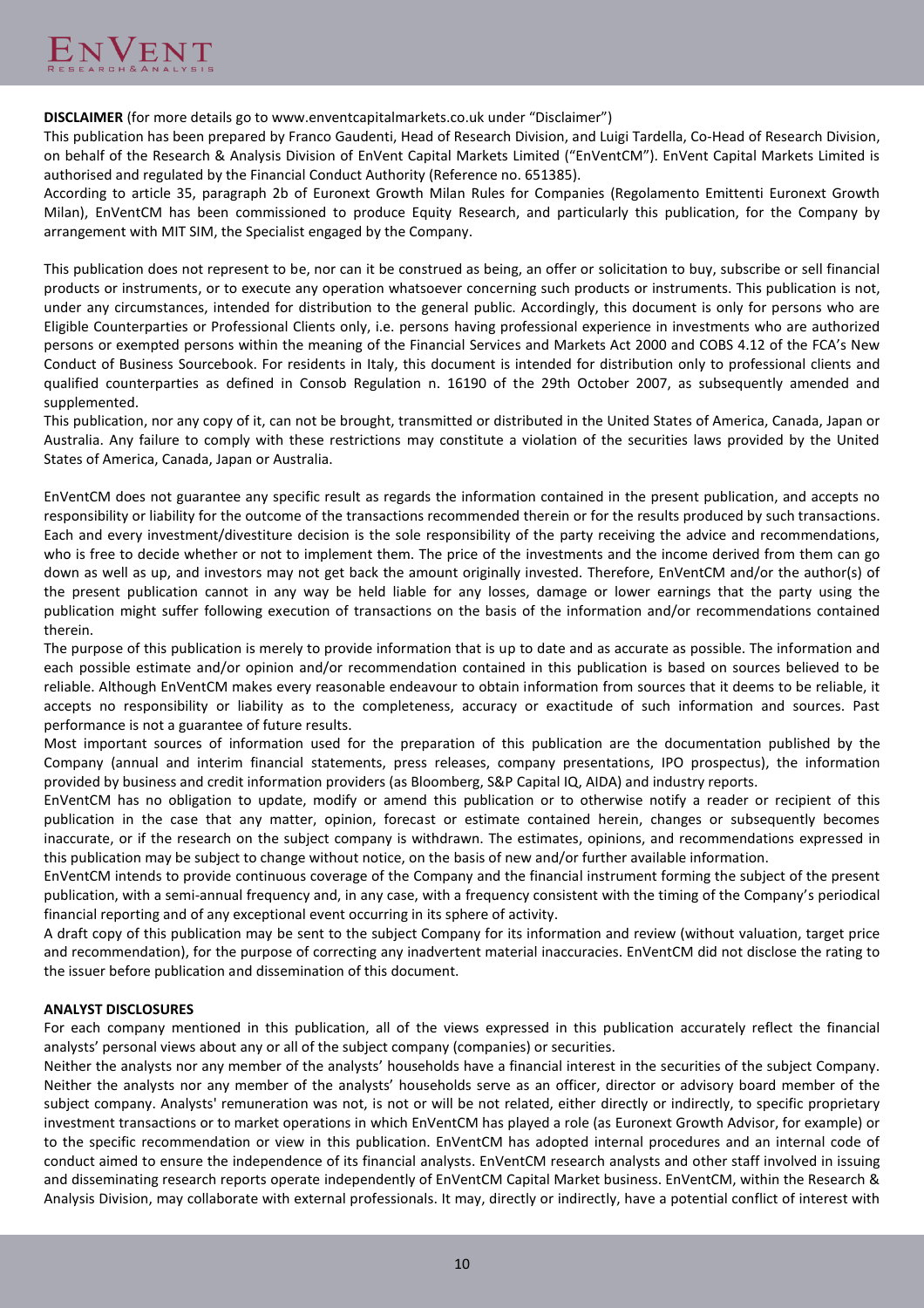

the Company and, for that reason, EnVentCM adopts organizational and procedural measures for the prevention and management of conflicts of interest (for details www.enventcapitalmarkets.co.uk under "Disclaimer", "Procedures for prevention of conflicts of interest").

### **MIFID II DISCLOSURES**

**CleanBnB S.p.A.** (the "Issuer or the "Company") is a corporate client of EnVent Capital Markets. This document, being paid for by a corporate Issuer, is a Minor Non-monetary Benefit as set out in Article 12 (3) of the Commission Delegated Act (C2016) 2031. This note is a marketing communication and not independent research. As such, it has not been prepared in accordance with legal

requirements designed to promote the independence of investment research and this note is not subject to the prohibition on dealing ahead of the dissemination of investment research.

### **CONFLICTS OF INTEREST**

In order to disclose its possible conflicts of interest, EnVentCM states that it acts or has acted in the past 12 months as Euronext Growth Advisor to the subject Company on the Euronext Growth Milan market, a Multilateral Trading Facility regulated by Borsa Italiana (for details www.enventcapitalmarkets.co.uk under "Disclaimer", "Potential conflicts of interest").

### **CONFIDENTIALITY**

Neither this publication nor any portions thereof (including, without limitation, any conclusion as to values or any individual associated with this publication or the professional associations or organizations with which they are affiliated) shall be reproduced to third parties by any means without the prior written consent and approval from EnVentCM.

### **VALUATION METHODOLOGIES**

EnVentCM Research & Analysis Division calculates range of values and fair values for the companies under coverage using professional valuation methodologies, such as the discounted cash flows method (DCF), dividend discount model (DDM) and multiple-based models (e.g. EV/Revenues, EV/EBITDA, EV/EBIT, P/E, P/BV). Alternative valuation methodologies may be used, according to circumstances or judgement of non-adequacy of most used methods. The target price could be also influenced by market conditions or events and corporate or share peculiarities.

#### **STOCK RATINGS**

The "OUTPERFORM", "NEUTRAL", AND "UNDERPERFORM" recommendations are based on the expectations within a 12-month period from the date of rating indicated in the front page of this publication.

Equity ratings and valuations are issued in absolute terms, not relative to market performance.

Rating system and rationale (12-month time horizon):

OUTPERFORM: stocks are expected to have a total return above 10%;

NEUTRAL: stocks are expected to have a performance between -10% and +10% consistent with market or industry trend and appear less attractive than Outperform rated stocks;

UNDERPERFORM: stocks are among the least attractive in a peer group, with the target price 10% below the current market price;

UNDER REVIEW: target price under review, waiting for updated financial data, or other key information such as material transactions involving share capital or financing;

SUSPENDED: no rating/target price assigned, due to material uncertainties or other issues that seriously impair our previous investment ratings, price targets and earnings estimates;

NOT RATED: no rating or target price assigned.

Some flexibility on the limits of the total return rating ranges is permitted, especially during high market volatility cycles.

The stock price indicated in the report is the last closing price on the day of Production.

Date and time of Production: 26/04/2022 h. 6.45pm Date and time of Distribution: 27/04/2022 h. 6.20pm

### **DETAILS ON STOCK RECOMMENDATION AND TARGET PRICE**

| Date       | Recommendation    | Target Price $(€)$ | Share Price $(\epsilon)$ |
|------------|-------------------|--------------------|--------------------------|
| 15/10/2019 | <b>OUTPERFORM</b> | 2.76               | 1.75                     |
| 07/05/2020 | <b>OUTPERFORM</b> | 1.41               | 1.04                     |
| 27/10/2020 | <b>NEUTRAL</b>    | 0.80               | 0.76                     |
| 06/05/2021 | <b>OUTPERFORM</b> | 1.74               | 1.25                     |
| 26/10/2021 | <b>OUTPERFORM</b> | 1.61               | 1.21                     |
| 27/04/2022 | <b>OUTPERFORM</b> | 2.13               | 1.07                     |